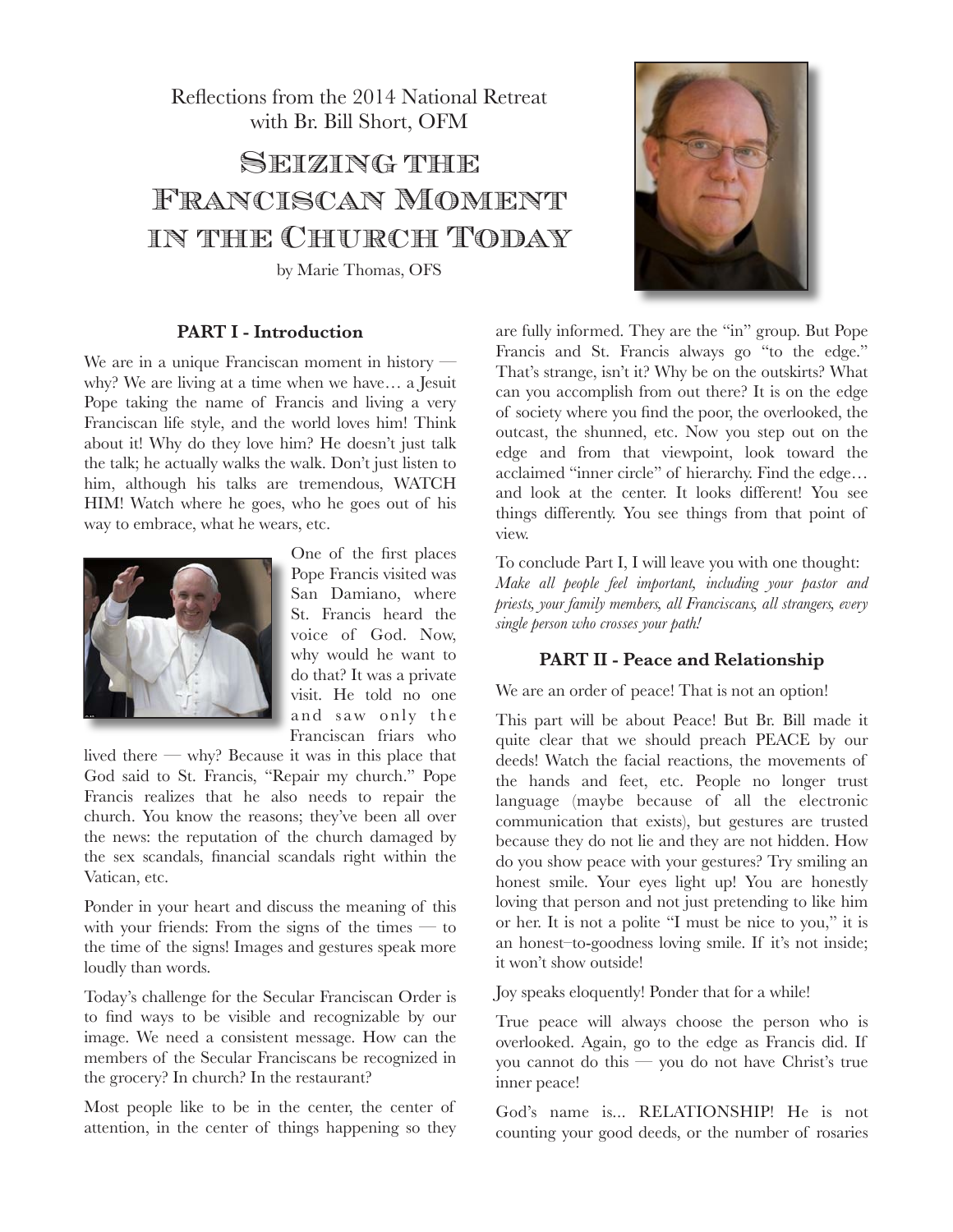you say, or whether you remembered to say the Divine Mercy novena, etc. No. He wants a relationship with you! How do you accomplish this? The same as with any person. Spend time with Him, talk to Him honestly, be with Him all the time! How? By being in His presence. If you have inner peace, you are in His presence. If you are upset, angry, annoyed or worried, He is not with you, because you pushed Him out. Take a deep breath and ask Him to return.

Pope Francis, as busy as he is, always saves time for prayer from 7:00 p.m. to 8:00 p.m. daily. You can be sure he is not just saying a rosary or the Liturgy of the Hours! Prayer is a relationship! The Pope and God are communicating… probably without using words!

Love drives out fear. I'm sure you've heard this before, but have you tried it? Are you afraid of a Franciscan brother or sister because she or he may verbally abuse you? Have you tried hugging them with an honest smile? Do it often! It may not change them, but it will certainly change you.

We are often quick to see the faults in others, but we fail to see our own. If we criticize others, we may actually possess that fault, because we tend to notice the things that are a priority in ourselves. If we criticize someone for being greedy, it may be that you yourself are greedy, or you would never have noticed it!

Fraternity Ministers are actually pastors —they must care for their flock. In your fraternity, put the people who are on the periphery into the center. Give every single member of the fraternity something to do: write birthday cards, start the meeting song, distribute the prayers, etc. Every single member in the fraternity has a talent that must be utilized and not put under a bushel just because they can't accomplish it "the way you would do it."

Sheep are not dumb. They recognize the Master's voice and follow it. Christ left the 99 and went after the one who strayed because He loves each one, and each and everyone is important to Him. Ministers, do not leave any of your members stranded and alone. Love them!

I will end Part II with the saying, "Love with an open heart at the center of unbearable tension." React … with LOVE!

## **PART III - Poverty and Prayer**

Being spiritual does not mean we must accumulate virtues. It is just the opposite. Being spiritual means we must be in a PERSONAL RELATIONSHIP with Christ —big difference! If we are concerned with accumulating virtues, we are looking at ourselves and patting ourselves on the back, or looking at ourselves and getting discouraged because we seem to be getting nowhere.

Poverty is not just giving stuff up. Just giving up stuff leads to puffing ourselves up into thinking we are "good." Oh look how good I am. I have nothing. I gave it all away. This, my brothers and sisters, is not poverty; it is Spiritual Pride and is worse than doing nothing at all.

We don't just give  $UP$  —we need to give  $TO...$ someone who needs it. The measure of our generosity is not what we give up but "What is the need of my neighbor and how do I fulfill it?" We should have what we need and avoid excess.

1. St. Francis went through three stages in his spiritual life, which are reflected in the prayers he composed:

1) One of his first prayers at San Damiano was his prayer before the crucifix: "Most high, glorious God, enlighten the darkness of my heart, and give me correct faith, certain hope, a perfect charity, etc…." You all know it. We always say it at the beginning of Initial Formation. It is a "gimme" prayer.

- 2. Later his Paraphrase of the Our Father reflects his thinking more widely of others, of community: "…enlighten them, enflame them, fill them with happiness, etc."
- 3. In his final stage, St. Francis composed "The Canticle of Brother Sun," which is a prayer of praise and thanksgiving, because he knows God knows everything, loves everyone, and he trusts God totally to be in control of his life. Francis gives up control of his life and gives that control to God.

Similarly, we should go through three stages:

- 1. Look at Christ crucified.
- 2. Let Jesus look at you!
- 3. Christ will draw you into Himself.

Begin by gazing at the Crucified. His eyes are open. Look at Him. Just spend time looking at Him.

We don't go through these three stages simply because we want to go through them. God is in charge of all of this, but He can only do what we allow. If we are